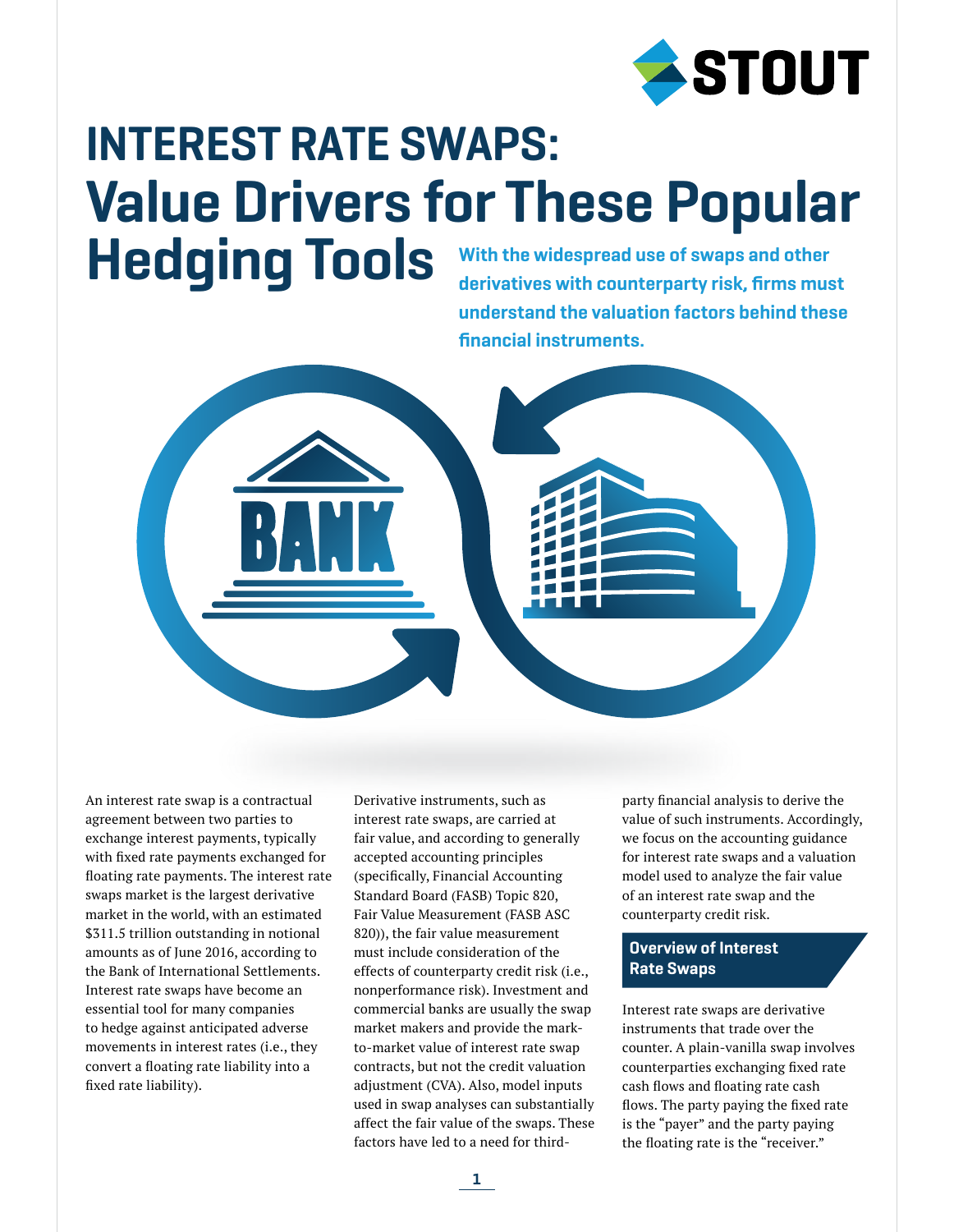Corporations or investors generally enter into swap agreements with investment or commercial banks (the swap market makers). The floating rate is typically based on the London Inter-Bank Offered Rate (LIBOR), which is a benchmark rate banks charge each other for short-term loans, plus a spread. The value of the swap is the net amount between the fixed and floating payments. The notional principal amount on which the fixed and floating rates are based is never exchanged; only the interest payments are.

At the inception of the swap agreement, the terms of the swap are established such that the value of the swap is equal to zero (i.e., the present value of total fixed rate cash flows and floating rate cash flows implied by the forward LIBOR curve are equal). The two main risks associated with interest rate swaps are interest rate risk and counterparty credit risk. The value of the swap will change in subsequent periods as counterparty credit risk and forward expectations of the floating rate change.

# Accounting Guidance

Under the guidance of FASB ASC 820, interest rate swaps must be reported at fair value for each reporting period. FASB ASC 820 is defined as the price that would be received to sell an asset or paid to transfer a liability in an orderly transaction between market participants at the measurement date. The counterparty credit risk associated with the liability needs to be accounted for in the price, with the rationale being that a buyer would pay less for an instrument with high credit risk. In that case, there is a risk that the contract will not be fulfilled as stated in the agreement, so the value of the swap, in most cases, is less.

Interest rate swaps are covered under the scope of FASB ASC Topic 815, Derivatives and Hedging (FASB ASC 815), which governs the rules of derivative instruments. Since interest rate swaps

must be reported at fair value, this can lead to volatility in the income statement. A company can elect to apply hedge accounting to reduce this volatility, in which case the interest rate swap and the hedged item are reported as one entry. Interest rate swaps can be classified as fair value hedges or cash flow hedges. A fair value hedge is for recognized assets or liabilities (i.e., a company wants to hedge the fair value of a fixed rate loan with an interest rate swap by being the receiver). Under the fair value hedge, the gain or loss on the hedging instrument is recognized as current earnings. A cash flow hedge is for variable cash flows on recognized asset or liabilities (i.e., a company wants to hedge floating rates with an interest rate swap by being the payer). An effective cash flow hedge is initially reported as other comprehensive income, and reclassified as earnings when the hedge expires. Hedge accounting can make financial statements more straightforward by having fewer line items and reducing the volatility in the income statement introduced by derivative instruments.

# Determining a Swap's Fair Value

Interest rate swaps are valued using a discount cash flow analysis by taking the present value of the fixed and floating rate cash flows. The forward LIBOR curve and the counterparty's credit risk can change over time; therefore, the calculations of the future cash flows and the present value factors, which include the CVA, are particularly important.

As seen in Figure 1, a bank and a company enter into an interest rate swap agreement on December 31, 2016, for a notional amount of \$1.0 million. The company is the payer and pays a fixed rate of 2.50%. The bank is the receiver and pays 3-month LIBOR plus a spread of 1.40%. Interest payments are quarterly Actual/360. The agreement matures on March 31, 2018.

#### **ASSUMPTIONS** FIGURE 1

| <b>Effective Date</b>         | 12/31/2016    |
|-------------------------------|---------------|
| <b>Maturity Date</b>          | 3/31/2018     |
| <b>Valuation Date</b>         | 12/31/2016    |
| Payer                         | Company       |
| Receiver                      | Bank          |
| Notional Amount               | \$1,000,000   |
| <b>Fixed Rate</b>             | 2.50%         |
| <b>Floating Rate</b>          | 3-Month LIBOR |
| <b>Floating Rate Spread</b>   | 1.40%         |
| <b>Payment Frequency</b>      | Quarterly     |
| Day Count Convention          | Actual/360    |
| <b>Payer Credit Spread</b>    | 3.5%          |
| <b>Receiver Credit Spread</b> | $0.5\%$       |

# Determination of Cash Flows

The net future cash flows are calculated by determining the future payments for the payer and the receiver.

#### $\blacktriangle$  Fixed payments:

The future payments are a series of fixed payments based on an interest rate known at inception. Therefore, these cash flows are known and just need to be calculated based on the time between payments and the day count convention.

#### $\blacktriangle$  Floating payments:

The future payments are a series of variable payments based on the LIBOR forward curve. The LIBOR forward curve is derived from the LIBOR yield curve as of the valuation date. Since expectations of the LIBOR yield curve change over time, the LIBOR forward curve will change as well.

As shown in Figure 2, from the company's perspective, the net payments are the floating payments (asset to the company) minus the fixed payments (liability to the company).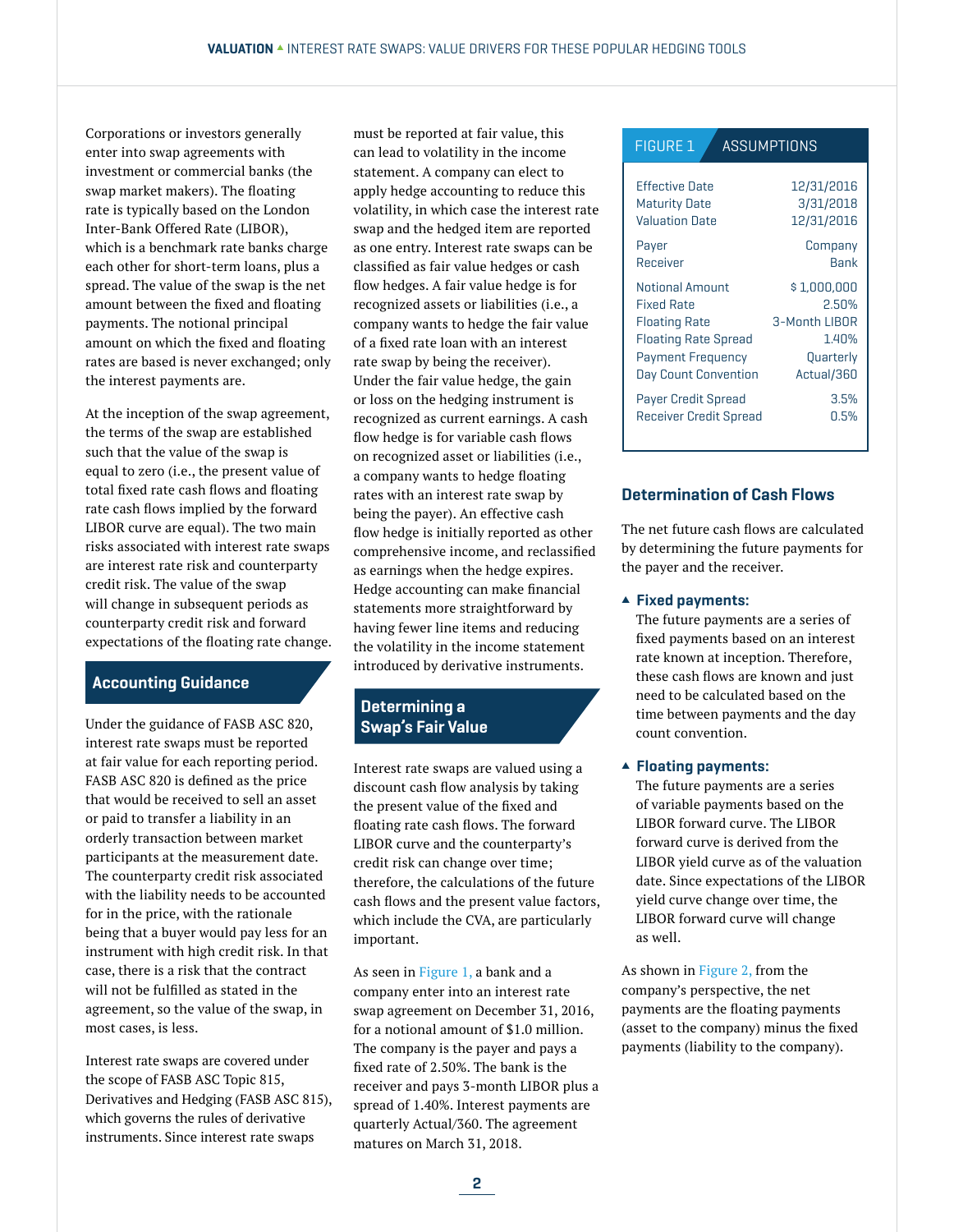# FIGURE 2 **RISK-FREE VALUE AT INCEPTION**

| <b>Date</b>             | <b>Fixed</b><br>Cash<br><b>Flows</b> | <b>Forward</b><br>3-Month<br><b>LIBOR</b> | <b>Floating</b><br><b>Cash Flows</b> | <b>Net Cash</b><br><b>Flows</b> | <b>LIBOR</b><br><b>Spot</b> | <b>Risk-Free</b><br><b>Discount</b><br><b>Factor</b> | <b>Risk-Free</b><br><b>PV of Cash</b><br><b>Flows</b> |
|-------------------------|--------------------------------------|-------------------------------------------|--------------------------------------|---------------------------------|-----------------------------|------------------------------------------------------|-------------------------------------------------------|
| 3/31/2017               | \$[6,250]                            | 0.76%                                     | \$5.405                              | \$[845]                         | 0.76%                       | 0.992                                                | \$ [838]                                              |
| 6/30/2017               | [6, 319]                             | 1.00%                                     | 6.083                                | 236                             | 1.10%                       | 0.989                                                | [234]                                                 |
| 9/30/2017               | (6,389)                              | 1.08%                                     | 6.359                                | [30]                            | 1.36%                       | 0.987                                                | (30)                                                  |
| 12/31/2017              | (6,389)                              | 1.24%                                     | 6.768                                | 379                             | 1.58%                       | 0.985                                                | 374                                                   |
| 3/31/2018               | (6,250)                              | 1.40%                                     | 7.005                                | 755                             | 1.69%                       | 0.983                                                | 742                                                   |
| Total Net Payments \$23 |                                      |                                           |                                      |                                 |                             | <b>Risk-Free Value \$14</b>                          |                                                       |

### Fair Value of the Swap

At inception, the fair value of the interest rate swap is zero, which also incorporates the counterparty credit risk. There are several methods for estimating the counterparty credit risk, since it is not standardized and varies amongst market participants. The methods can range from very simple to very complex, driven by the sophistication and resources of the company and also by the purpose of the analysis. Complex approaches involve modeling and simulating interest rate volatilities, but for the purpose of financial reporting, simpler methods are usually sufficient.

The simplest approach is to calculate the risk free value of the derivative, and then repeat the calculation by adjusting the discount rates by the credit spread of the counterparty that is in the liability position. The counterparty risk adjustment (or CVA) can be calculated based on the remaining cumulative future cash flows for each payment date until maturity or based on each cash flow leg separately. In this example, we calculate the CVA based on the remaining cumulative future cash flows. If the aggregate future cash flows are an asset to the company, the bank's CVA is used to calculate the discount rate. If the aggregate cash flows are a liability to the company, the company's CVA is used.

Listed below are some methods appropriate for estimating the credit spread used in the CVA adjustment of public and private companies.

#### $\triangle$  Public company

- **△ Credit default swap (CDS):** A CDS is a swap in which the seller will compensate the buyer in the event of a default or credit event. Essentially, the buyer is purchasing insurance for a fixed income instrument. The price of the CDS is the spread. A higher spread would indicate higher risk and a higher default probability. Since the spread is indicative of the credit risk of the company, it is a good measure of the counterparty risk. However, CDS are not available for many entities, and if they are, they may have issues with liquidity.
- **▲ Public debt:** If a public company has public debt, the yield can be used to estimate a spread for the counterparty credit risk. The yield on the debt will imply a credit rating, but based on the seniority of the debt, the credit rating might have to be adjusted up or down. The yield used for the counterparty credit risk is then the yield implied by the concluded credit rating.
- **▲ Credit rating: Based on the credit** rating of the public company, a yield can be estimated using a rated composite yield curve

or traded bond yields. A spread can be extracted by analyzing the difference between the rated yield and LIBOR. A higher-rated company will have a lower credit spread than a lower-rated company.

#### $\blacktriangle$  Private company

- **▲ Private debt:** If a private company has any recently issued debt, the yield of the debt can be used similarly to publicly traded debt as described above.
- s **Proxy credit rating:** If a private company has not recently issued debt, a fundamental analysis can be done to estimate the company's credit rating. Several metrics can be used to analyze the company's credit rating: interest coverage (i.e., earnings before interest and tax divided by interest expense), leverage (i.e., total debt divided by enterprise value), return on assets (i.e., net income divided by total assets), total assets, retained earnings divided by total assets, and cash and cash equivalents divided by total assets. The metrics of a universe of rated public companies can be estimated as well. The metrics of the company are then compared with the metrics of the universe of rated public companies to determine a proxy credit rating for the company.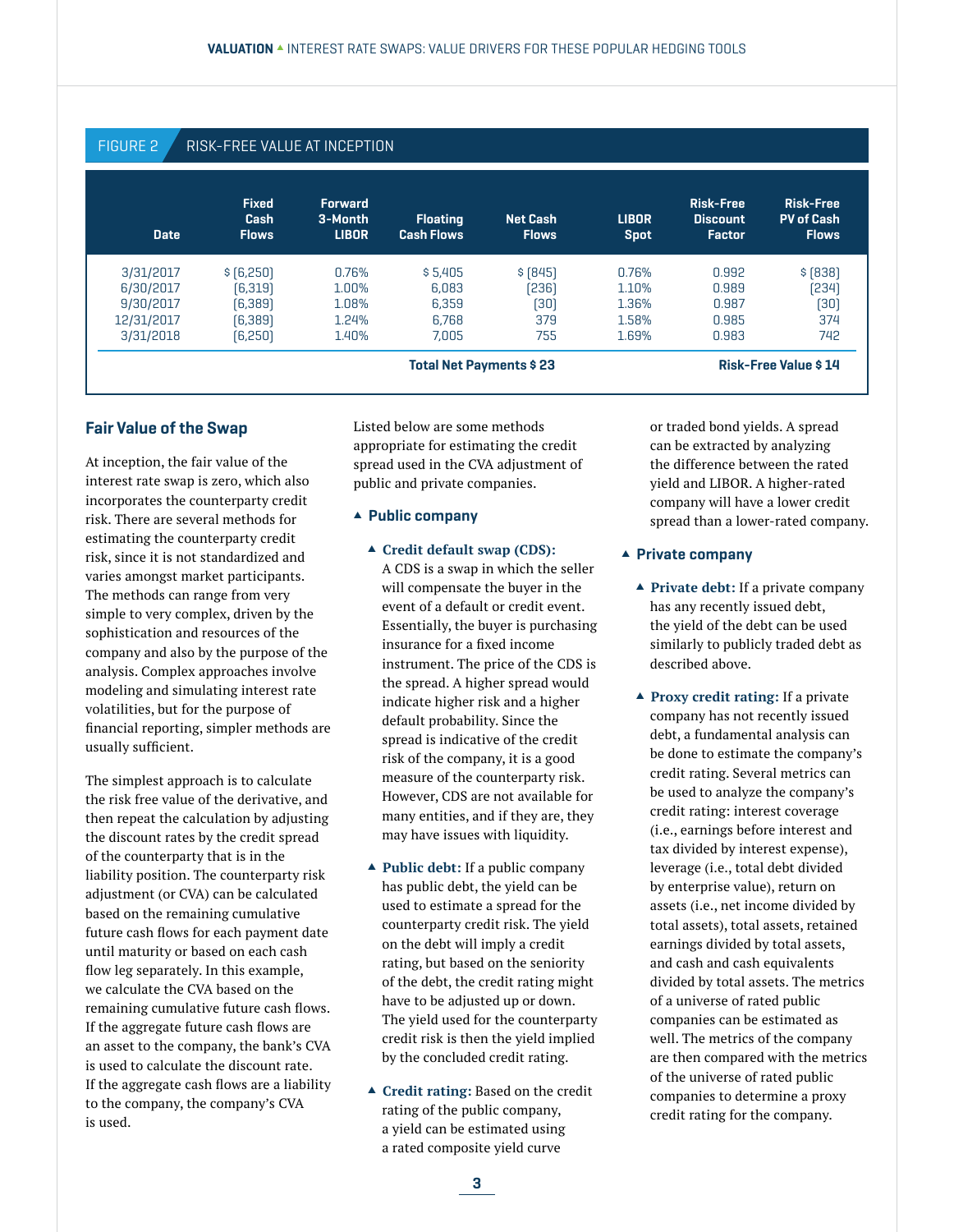# FIGURE 3 FAIR VALUE AT INCEPTION

| <b>Date</b> | Net.<br>Cash<br><b>Flows</b> | Aggregate<br><b>Future</b><br><b>Cash Flows</b> | Asset /<br>Liability | <b>LIBOR</b><br><b>Spot</b> | Risk-<br><b>Adjusted</b><br>Rate | <b>Risk-Adjusted</b><br><b>Discount</b><br><b>Factor</b> | <b>Fair Value</b><br><b>PV of Net</b><br><b>Cash Flows</b> |
|-------------|------------------------------|-------------------------------------------------|----------------------|-----------------------------|----------------------------------|----------------------------------------------------------|------------------------------------------------------------|
| 3/31/2017   | \$ [845]                     | \$23                                            | Asset                | 0.76%                       | 1.3%                             | 0.997                                                    | \$ [842]                                                   |
| 6/30/2017   | [236]                        | 868                                             | Asset                | 1.10%                       | 1.6%                             | 0.992                                                    | [234]                                                      |
| 9/30/2017   | [30]                         | 1.104                                           | Asset                | 1.36%                       | 1.9%                             | 0.986                                                    | (30)                                                       |
| 12/31/2017  | 379                          | 1.134                                           | Asset                | 1.58%                       | 2.1%                             | 0.979                                                    | 371                                                        |
| 3/31/2018   | 755                          | 755                                             | Asset                | 1.69%                       | 2.2%                             | 0.973                                                    | 735                                                        |

In this example, the company is assumed to have a credit spread of 3.50%, and the bank is assumed to have a credit spread of 0.50%. To determine the present value discount factor, the company's or the bank's credit spread is added to the LIBOR spot rate. At inception, the aggregate cash flows are an asset to the company, so the bank's credit spread is used to calculate the discount factor. The fair value of the interest rate swap is then calculated by multiplying the risk-adjusted discount factor and the net cash flows. As shown in Figure 3, the fair value of the swap is zero at inception.

Although, historically, common practice has been to use LIBOR as part of the discount factor, the overnight index swap (OIS) rate has been used more frequently since the global financial crisis. An OIS is an interest rate swap in which an overnight rate, such as the federal funds rate, is being exchanged for a fixed rate. The OIS rate is typically considered less risky since it is indicative of interbank counterparty risk. With the use of collateralization in the interest rate swap market, interest rate swaps have become relatively low risk, and the OIS rate is more risk-free than LIBOR. The OIS rate is considered less risky than LIBOR because an OIS contract involves only the exchange of interest payments

based on a notional principal amount, whereas a LIBOR loan requires the repayment of interest and principal. Use of the OIS curve to discount interest rate swaps better considers the economics of the derivative instrument and the relationship between the counterparties. However, there are still some practical issues with the use of the OIS curve in swap valuations, such as needing separate curves to estimate the floating payments and discount the cash flows.

#### Scenario Analysis

Among the key drivers of value are interest rates, since the future floating rates are unknown. Figure 4 shows two scenarios: interest rates increasing and interest rates decreasing at the next payment date. If interest rates increase by 25 basis points, the floating payments increase and the net payments result in a net asset for the company. If interest rates decrease by 25 basis points, the floating payments decrease and the net payments result in a net liability for the company. Therefore, depending on how the yield curve changes in subsequent measuring periods, a swap can become an asset or a liability for the company.

The counterparty credit risk can also affect whether the company reports a gain or a loss. If the interest rate swap is already a liability but the credit quality of the company deteriorates, the liability for the company will decrease and the company can report a gain. The opposite can also occur – the company can report a loss if its credit quality improves while all else remains the same.

## Key Takeaways

Interest rate swaps have become a popular way for many types of companies to manage interest rate risk, especially with the current uncertainty in future interest rate movements. Companies can also use hedge accounting to limit the volatility in their income statements due to the interest rate swaps. To comply with current accounting standards, interest rate swaps must be reported at fair value, which requires analysis of sensitive inputs such as the forward yield curve and counterparty credit risk. The concepts presented here – determining cash flows from both legs and determining an appropriate CVA – can be applied to other types of swaps and derivative instruments as well.